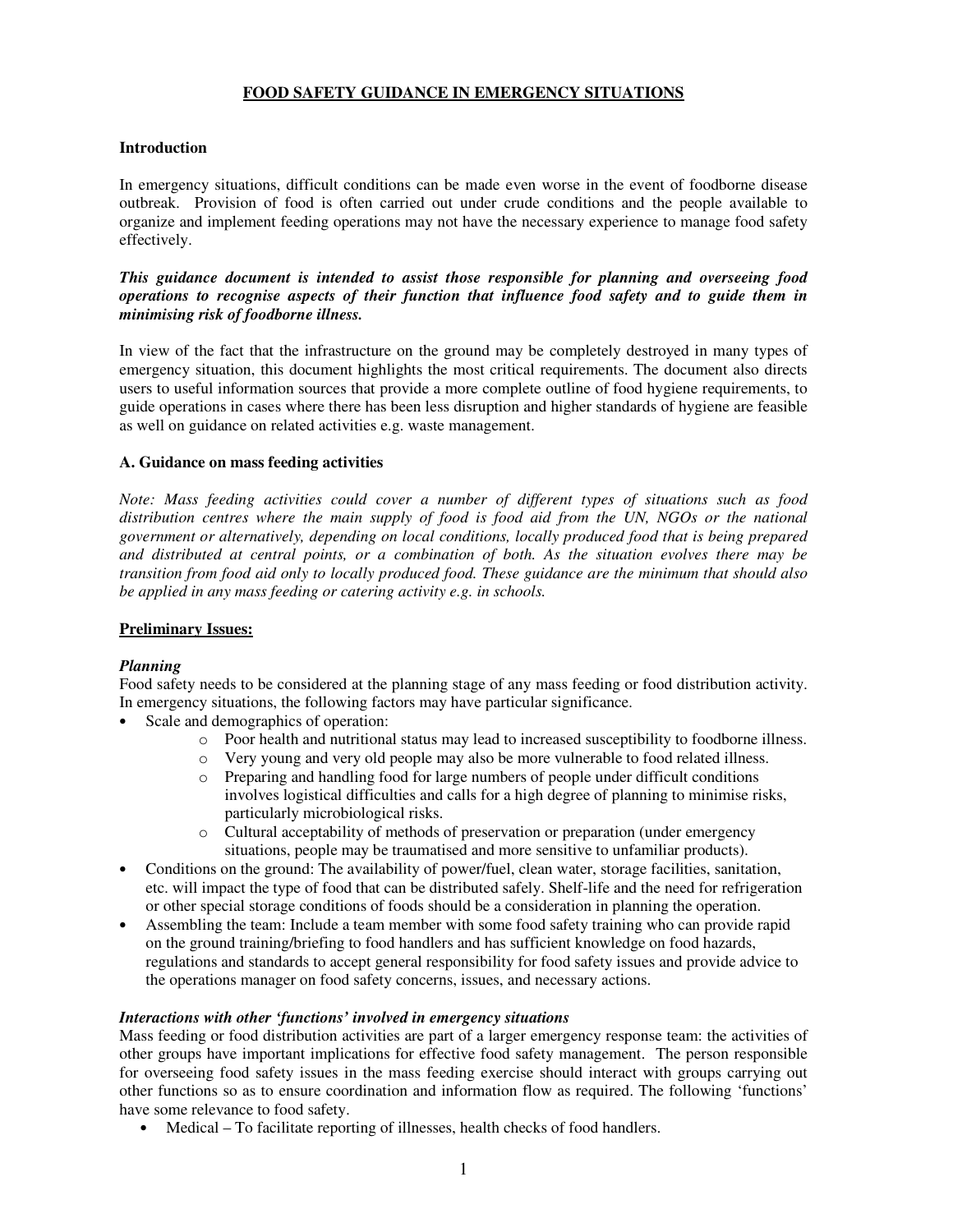- Nutritionist To ensure that safe foods are also adequate from the nutritional perspective.
- Transportation To ensure conditions for hygienic transport of foods.
- Power supply To be informed on availability and / or disruptions in supply or to inform of specific power requirements
- Water management To ensure and adequate supply of potable water for feeding stations; and adequate facilities for its hygienic storage and distribution.
- Pest control To protect food supplies from damage and contamination from pests; and to minimise risk of chemical contamination from pesticides being used in the vicinity of food, feeding operations, water supplies, etc.
- Waste management and sanitation To minimize risks of contamination from the environment directly or through the harbouring of insects and other pests that can be vectors for the transmission of contamination. Relevant activities include garbage and waste disposal, control of entry or movement of animals that might pose hygiene problems and ensuring that temporary toilet facilities will not be a source of contamination of foods.
- Construction To facilitate appropriate selection of location and construction of temporary facilities being established to house food-related operations.
- Security To be informed on anticipated changes in the numbers of people to be fed; to ensure that there is restricted access to hygiene sensitive areas and to be informed about new emergency events and routes for evacuation of people if needed.

### **On-site Activities**

### *Receiving and storing food*

- Imported food / food aid should be checked to make sure that it meets agreed standards by;
	- o Checking accompanying documentation against national requirements;
		- o Inspection;
		- o Checking conditions in which food was transported.
- Locally supplied food should be checked by
	- o Checking any accompanying documentation;
	- o Inspection ;
	- o Checking conditions in which food was transported;
	- o Requesting information from supplier, delivery people (particularly if documentation is unavailable) with regard to transport, storage, production, source, any local conditions or warnings that may indicate the potential for contamination of food / food sources etc.
- Some basic documentation and record keeping (e.g. on inspection outcome, accompanying documentation) is advised. (It may be possible to combine this with any other records already being kept at food distribution/feeding stations)

### *Note: Guidance on things to look for when carrying out an inspection are provided in Annex 5*

### *Instructions for handling of rejected supplies*

Supplies should be clearly labelled as rejected, separated from all other food supplies and disposed of or destroyed. Records of food rejections should be kept (what food, batch identification information, reason for rejection, date, person deciding on rejection, etc) and these should be reported to the appropriate authorities. Decisions regarding possible alternative use of rejected foods should be made in consultation with a food safety specialist.

### *Instructions for handling of suspect supplies*

Supplies should be clearly labelled as suspect and separated from all other food supplies. The decision on whether or not to use such supplies should be taken according to the need for the food, the nature of the problem with the food and the facilities available to prepare the food (e.g. decontamination by cooking, prevent cross-contamination of other foods). Such a decision should be made in consultation with a food safety specialist. Note that national analytical services are likely to be overwhelmed in the case of an emergency and therefore it is unlikely that decisions can be based on the results of laboratory analysis.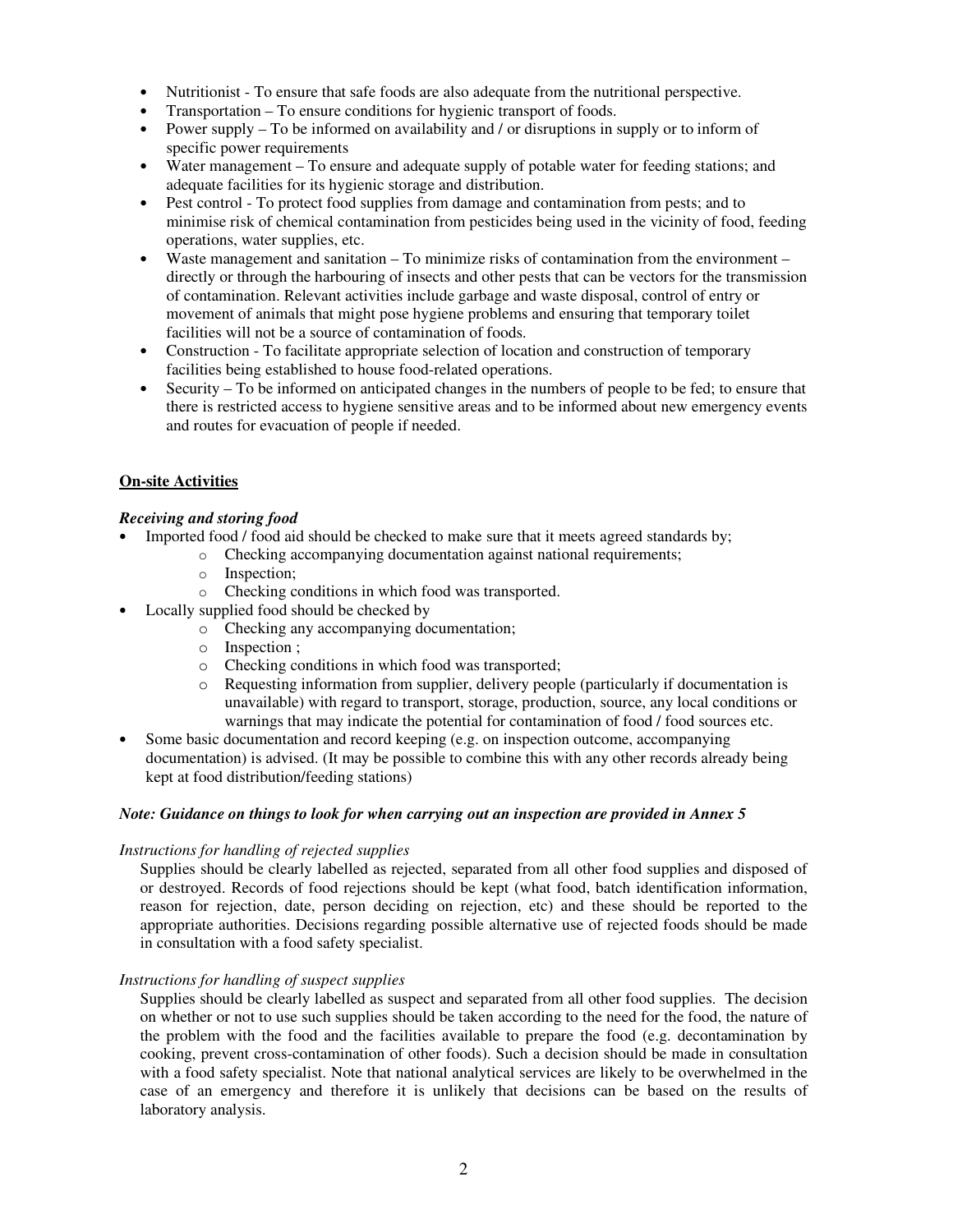*Instructions for storage of accepted supplies*

- The storage area should be dry with good ventilation (food aid may include dry grains, e.g. rice, maize lentils and dry storage is critical to prevent moisture, mould growth etc.).
- As far as possible, the structure should offer protection from entry of pests.
- Food supplies should not be in direct contact with the ground or the floor or walls. Pallets, branches, boards, bricks, concrete blocks or plastic can be used to keep supplies off the ground.
- Foods should be stored in a cool dark place but at least out of direct sunlight (foods such as oils and vitamin fortified products are highly susceptible to deterioration under unsuitable conditions of storage e.g. in sunlight).
- Food supplies should be stored in a separate area to chemical supplies (e.g. detergents, sanitizers, pest control agents).
- If possible, pest resistant containers should be used for food storage or some form of pest control/management implemented.
- Spilled food should be cleaned up immediately to discourage rodents and other pests.
- Raw foods should be stored separately from ready-to-eat foods. Furthermore, perishable foods such as fish and meat should be stored separately (either physically or by time with effective intermediary cleaning and disinfection) from other raw foodstuffs such as fruit and vegetables to prevent crosscontamination.
- If possible, perishable foods should be refrigerated. If refrigeration is not available, these foods need to be kept in as cool a place as possible out of direct sunlight and used quickly.
- Periodic checks of the storage conditions should be undertaken to ensure they are maintained. Foods, particularly those being stored for longer periods e.g. grain should also be inspected periodically for deterioration, infestation etc.

**NOTE**: Further information on good storage practices can be found in Annex 2.

### *Basic facility*

While recognising that food distribution/mass feeding activities are carried out under crude conditions, the basic facility should provide for:

- Appropriate storage of food Storage area must be protected from moisture and pests and be separate from storage of chemicals and other potential hazards (See checklist for storage areas provided in Annex 1)
- Location of the food preparation area and the storage area away from toilets, waste disposal areas, and other potential sources of contamination
- Facilities for food preparation that minimise risk of contamination including cleanable food contact surfaces, floors, walls (See checklist for food preparation area in Annex 2)
- Adequate supplies of clean and potable water
- Supplies of power/fuel to enable cooking at required temperatures and times and to facilitate related operations (cleaning, storage)

# *Personnel*

It is unlikely that many of the food handlers involved in emergency food handling operations will have received instruction of food safety. It is therefore advised that food handlers;

- Should receive instruction / guidance in basic hygiene (personal hygiene, food hygiene and safe food preparation and handling) according to their function, including information on the important role they play in the health of the people they are feeding.
- Should show no signs of illness (symptoms to watch out for include diarrhoea, vomiting, fever, jaundice, sore throat, discharge from the nose, ears or eyes, visibly infected skin lesions (cuts, boils, etc.).
- Should, if possible, have their health status regularly checked by medical staff to minimise transmission of disease.

In addition

• The operation manager or a designated person should oversee food handling operations to identify any potential hazards and provide in-service orientation to food handlers while undertaking their activities to reinforce the food safety messages.

**NOTE**: Further information on Personal Hygiene can be found in Annex 6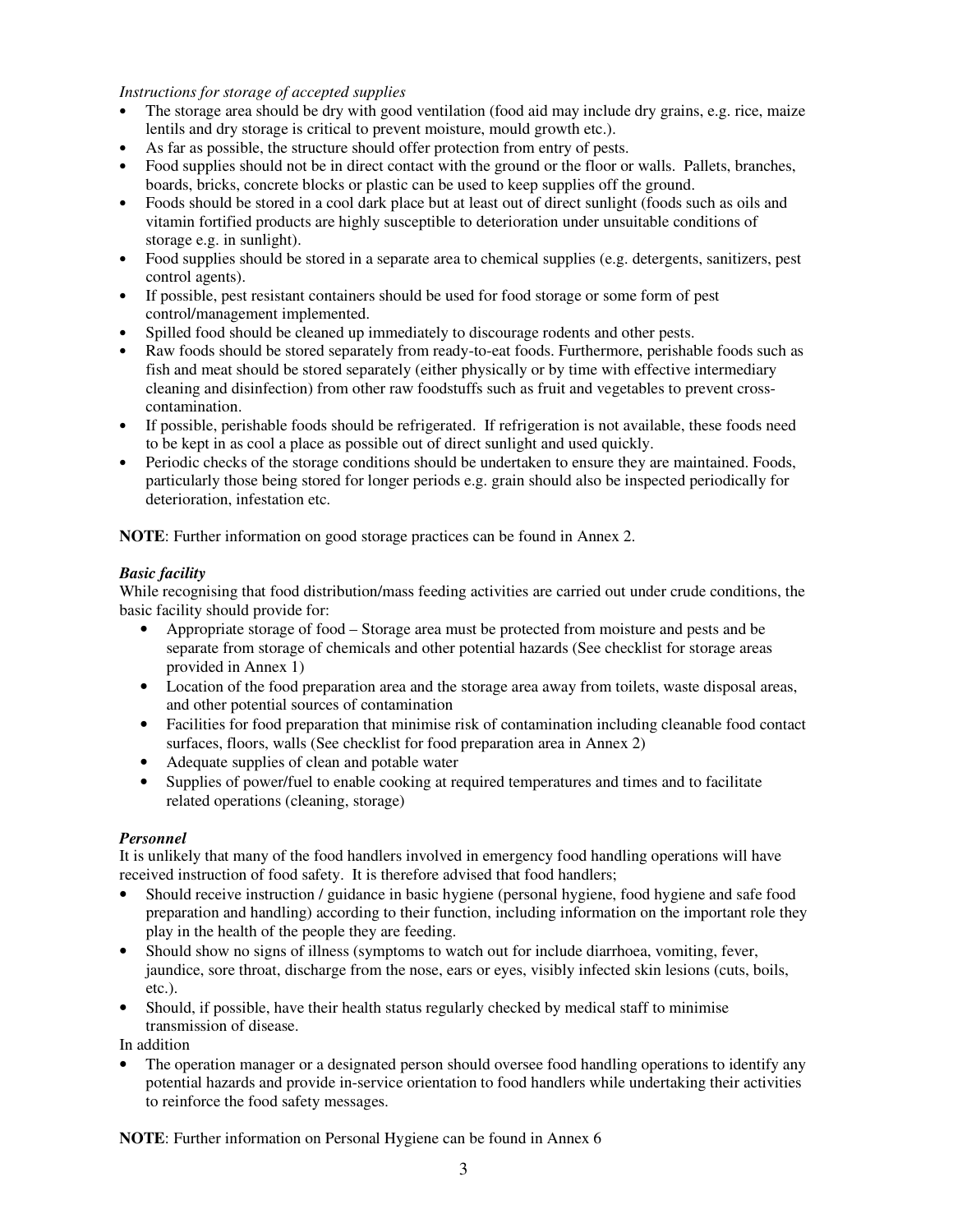# *Hygienic practice in daily operations*

### WATER FOR FOOD PREPARATION

Only potable water should be used in food preparation. This can be achieved through boiling and disinfection. For more information see: Environmental health in emergencies and disasters: a practical guide (WHO, 2002) Chapter 7: Water supply. [http://www.who.int/water\\_sanitation\\_health/hygiene/emergencies/em2002chap7.pdf](http://www.who.int/water_sanitation_health/hygiene/emergencies/em2002chap7.pdf)

### TEMPERATURE-TIME ISSUES

Cooking food: Food should be cooked thoroughly to kill pathogenic bacteria. Most are killed above 70°C but some can survive to 100°C and above. (Some bacteria produce heat resistant spores which survive and possibly germinate at high temperatures. It is therefore important to keep hot foods hot (above 60-65°C (see *Holding Food* below)) to prevent growth of such bacteria).

The following indicators can be used to ensure food reaches a sufficiently high temperature and is well cooked.

- The food is steaming hot throughout.
- Meat and poultry juices run clear and the meat itself contains no pink or red parts.
- Soups, stews and other liquid based foods are held at a rolling boil for 15 minutes. **NOTE**: Stir to ensure equal distribution of heat – this is of particular importance when large batches are being prepared. Between stirring keep spoons or other stirring utensils clean and away from sources of contamination.

Under emergency or difficult conditions and high ambient temperatures foods can have a higher level of microorganisms and so should be cooked for longer than normal to minimize the risk while also maintaining acceptable organoleptic qualities for consumption. Perishable foods that have been left at ambient temperature for prolonged periods may contain pre-formed, heat stable toxins that are not eliminated by cooking.

*Holding food:* The danger temperature zone for microbial growth in food is  $5 - 65^{\circ}$ C. Before preparation/cooking:

> Holding of food within the danger zone prior to cooking will lead to increased microbial loads and possible toxin production. While increased cooking times will adequately reduce microbial loads, it will not resolve the problem of toxin accumulation.

 Minimize the time at which perishable foods are held at ambient temperatures before cooking. After preparation:

- Food should be eaten immediately after preparation and in no case should cooked food be left at ambient temperatures for more than 2 hours before consumption.
- Hot food should be kept above 60-65°C (steaming) before serving. It should be covered to help retain heat.
- If there is no refrigeration or food storage available, food should be cooked as needed to prevent leftovers (This is an important link to the logistical management of the feeding station and information on the quantities of food to be prepared and associated scheduling).

*Foods requiring refrigeration/perishable foods:* In most difficult conditions it is probably better to minimise the use of foods requiring refrigeration as breaks in the 'cold chain' are probably inevitable. If such foods are used, then the following precautions are recommended:

- $\blacksquare$  Use as quickly as possible
- Store in as cool a place as possible and away from direct light (Remember the danger temperature zone for microbial growth is  $5 - 65^{\circ}$ C)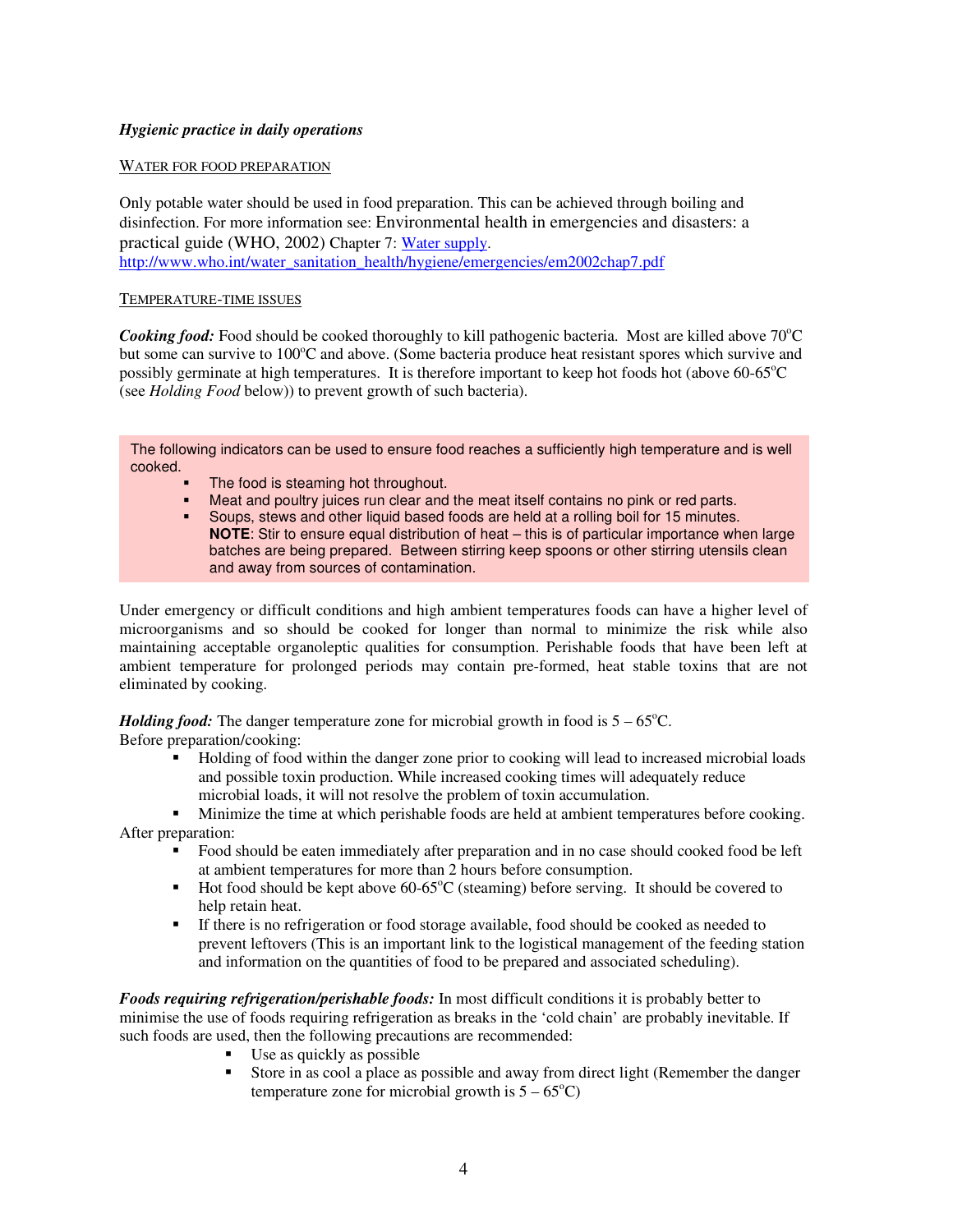*Frozen foods:* Facilities for frozen storage are not likely to be available in most emergency situations, and even if there are, interruptions to the 'cold chain' are very likely. In situations where frozen food is being use, the following precautions are recommended.

- Defrost at a cool temperature to minimise bacterial growth on the surface.
- Ensure that frozen block sizes facilitate defrosting within required time.
- Where the above is not feasible frozen food which is available in small pieces can be cooked directly without defrosting.
- Defrosting can be accelerated through the immersion of packaged frozen food in water with agitation (only if potable water is available).

In cases where the cold chain has been interrupted, the integrity of the frozen food should be assessed. In general the food is still safe to use if

- it still contains ice crystals or
- feels as cold as if refrigerated.

Such food should be cooked or re-frozen immediately.

### AVOIDING FOOD CONTAMINATION

Food can be contaminated from the environment, personnel, food preparation surfaces and utensils, raw and uncooked food, animals, pests and waste material. To prevent contamination, control over the various operations related to food preparation need to be exercised.

Prevention of microbiological contamination is an important function in food preparation and the focus of the guidance below. However, attention also needs to be given to possible physical and chemical contamination. Physical contaminants include stones, pieces of glass, metal and may be identified in the physical inspection on receipt of food (see Section B for guidance). However, if food preparation is taking place outdoors or in temporary facilities ongoing vigilance is important to prevent physical contamination of food. All chemicals (detergent, disinfectant, sanitizer) used in the food preparation area should be removed before food preparation begins to prevent any chemical contamination of the food.

In relation to personal hygiene;

- Thorough hand washing before and during food preparation especially after using the toilet, handling raw food or waste is critical
- Soap, sanitizer and clean water should be available for hand washing at convenient locations.
- Ensure food preparation area is limited to dedicated food handlers (whose health status has been checked)

### *Further guidance on personal hygiene can be found in Annex 6.*

*Note:* Food handlers are a common source of pathogenic microorganisms and can transmit these via food if good personal hygiene is not observed. One sick food handler can cause a foodborne disease outbreak particularly under difficult emergency situations.

In relation to the food preparation area including food contact surfaces, utensils etc:

- There should be separate areas for raw and cooked foods (raw foods are a source of microorganisms) which can recontaminate prepared foods)
- The food preparation area should be cleaned using hot water, where possible, and detergent to remove visible soil/dirt/food particles/grease, rinsed and then sanitized. Diluted bleach (hypochlorite solution) can be used to sanitize surfaces.
- Utensils and dishes etc. should be cleaned using hot water, where possible, and detergent to remove visible soil/dirt/food particles/grease, rinsed and then sanitized using boiling water or diluted bleach. (Bleach solutions should be regularly replenished to ensure effective sanitization).
- Cloths/sponges can harbour bacteria and require regular sanitizing by boiling, or using bleach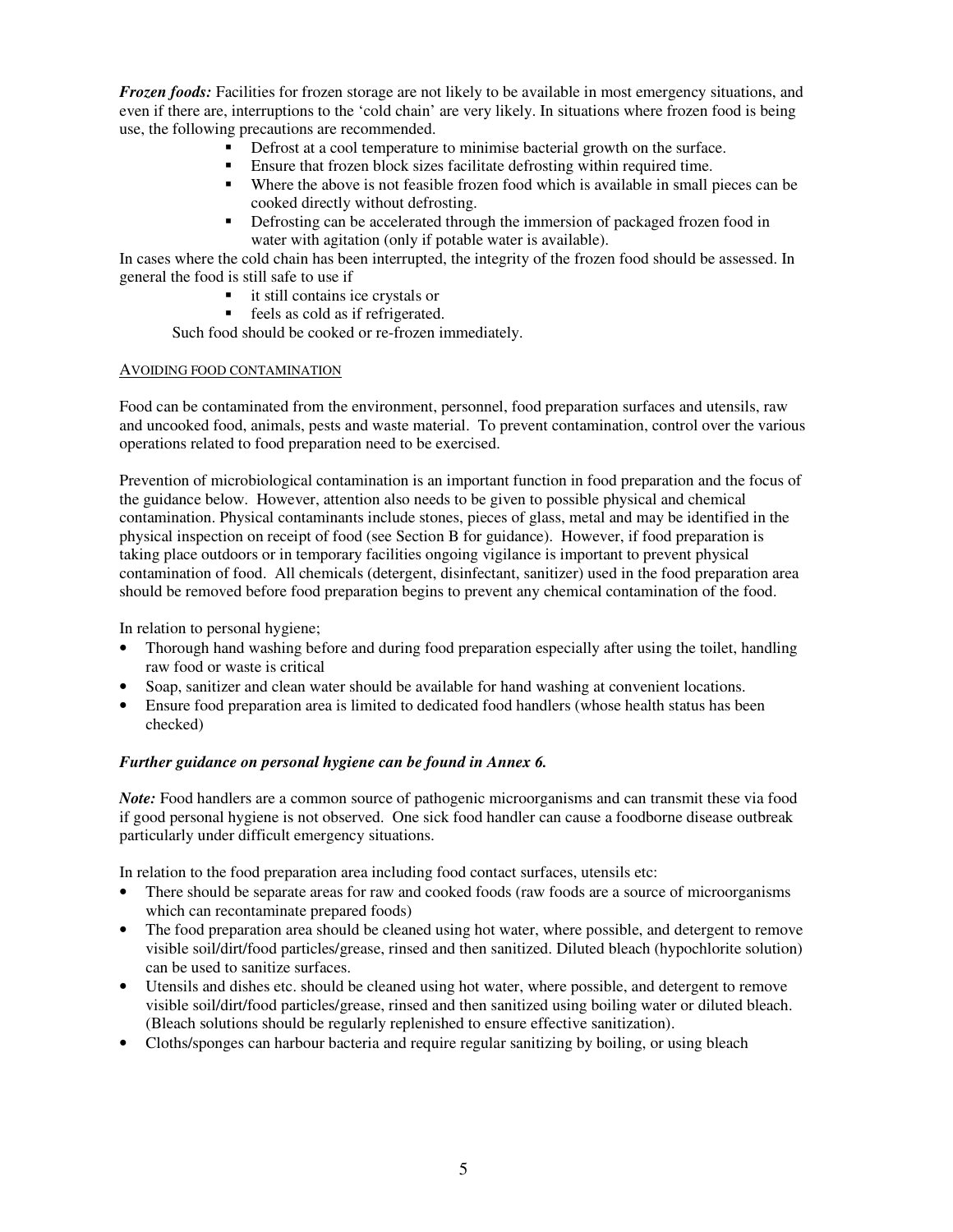Food particles/dirt that remain in the food preparation area present an important hygiene risk so effective cleaning routines are essential to minimize contamination.

#### *Preparation of bleach solutions for sanitization***:**

For non porous surfaces: 5ml / litre For porous surfaces: 15 ml / litre For cloths/sponges: 60ml / litre (disinfecting solution). This can also be used to disinfect floors and waste containers. Follow with rinsing and allow to air dry.

Surfaces should be exposed to the bleach solution and utensils should be soaked in the solution for 2 minutes after cleaning. Non porous surfaces (metal, ceramic, glass hard plastic) and equipment should then be allowed to dry. Porous surfaces and utensils (wood, rubber, soft plastic), should be rinsed with clean potable water after sanitization and then allowed to air dry. Cloths/sponges should then be rinsed and allowed to air dry.

#### *NOTE: These bleach solutions should in no way be used for human consumption. Drinking/potable water is obtained under specific treatment with much lower chlorine concentrations.*

In relation to waste management

- Personnel should be assigned to ensure that waste is regularly removed from the food preparation area.
- A means of disposing of both solid and liquid waste should be available for the food preparation area.
- The waste disposal area should be located away from the food preparation area.
	- Attention should be given to pest control in the waste storage area
	- Waste containers in the food preparation area should be cleaned regularly with water and detergent and disinfected with bleach solution.
	- Every effort to be made to manage food preparation to keep waste food to a minimum to reduce the additional burden of waste disposal.

If waste is not adequately managed, including waste from toilets/latrines set in the vicinity of the food preparation area, there can be elevated levels of contamination and contaminant vectors in the environment that greatly increase the opportunity for contaminated food.

*Guidance on waste management in emergencies can be found in:*

- Emergency Sanitation: Assessment and Programme Design. Harvey, Baghri and Reed. Water Engineering and Development Centre, Loughborough University, UK 2002 Chapter 6 Excreta Disposal [\(http://wedc.lboro.ac.uk/publications/pdfs/es/ES06CD.pdf](http://wedc.lboro.ac.uk/publications/pdfs/es/ES06CD.pdf) ) Chapter 7 Solid Waste Management [\(http://wedc.lboro.ac.uk/publications/pdfs/es/ES07CD.pdf\)](http://wedc.lboro.ac.uk/publications/pdfs/es/ES07CD.pdf)
- Environmental health in emergencies and disasters: a practical guide. (WHO 2002) Chapter 8: Sanitation.

[http://www.who.int/water\\_sanitation\\_health/hygiene/emergencies/em2002chap8.pdf](http://www.who.int/water_sanitation_health/hygiene/emergencies/em2002chap8.pdf)

### *Food safety, nutrition and vulnerable population groups*

Actions to enhance food safety must also take into account the nutritional needs and possible vulnerable condition of the consumers.

When foods require rehydration, potable water should be used to prepare and rehydrate foods, and it is important to use the correct ratio of potable water to food to ensure correct nutrient balance. When using water purified by boiling to prepare infant formula or other fortified dried foods it is important to allow the water to cool back to about  $50^{\circ}$ C to minimise nutrient loss due to boiling water.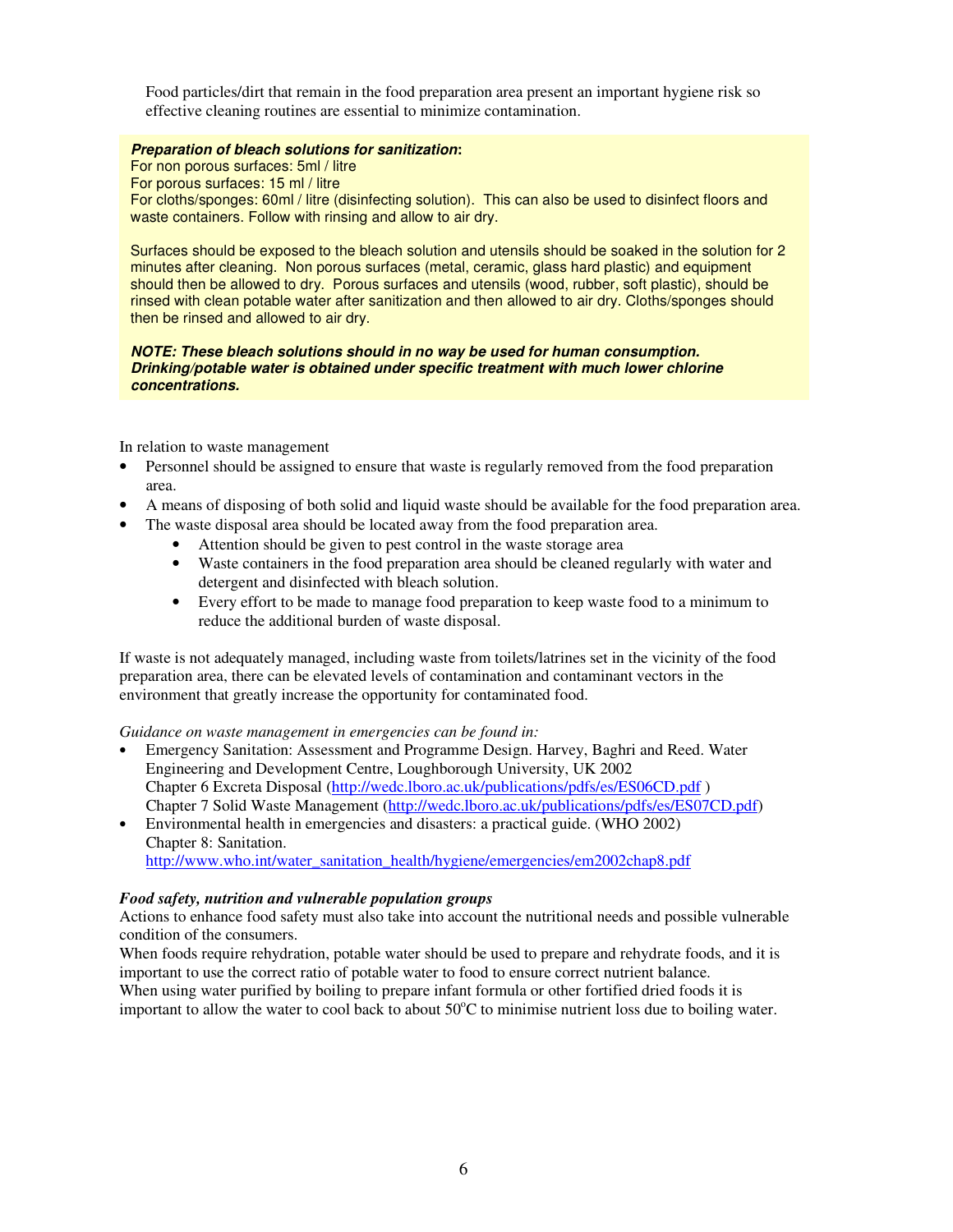### **B. Food supply of general population**

This section is intended to guide decisions regarding the use of food by the general population and to assist emergency teams in developing advice to citizens in affected areas that will promote safe food consumption. In the initial stages of an emergency, decisions will need to be made to assess the suitability and safety of existing food supply, determine appropriate means to ensure foods in the final stages of harvesting can be preserved as a future supply of foods, and whether of not certain foods are unfit for human consumption. This will require an assessment of the risks at the primary production level through processing and retail and storage facilities.

#### *Assessment of risks at the primary production level*

An assessment of the primary production is important from a food safety perspective given its importance as a source of food contamination. Flooding will increase the contamination levels through environmental contamination, destruction of infrastructure, contamination of feed and water supplies, contamination of aquaculture ponds and enhancing conditions for moisture accumulation, decay/spoilage and spread of disease. Annex 1 outlines some of the things to look out for at the primary production level with regard to food safety.

#### *Assessment of retail and storage facilities*

An assessment of food retail and storage facilities can provide an indication of the likely condition of foods that have been held there as well as possibly identifying structures that can be used for emergency food stocks. The storage facility checklist in Annex 2 provides basic guidance for the inspection and assessment of these structures. Guidance for the assessment of the actual food products is provided in Annex 5.

#### *Assessment of food handling/ processing*

Operation of existing food handling/ processing facilities may play an important role in ensuring the continuity of the food supply to the general population. Assessment of these facilities is necessary to evaluate whether they can be used or what repairs are required to make them operational. The checklist in checklist in Annex 4 provides basic guidance for the inspection and assessment of these facilities.

### *Considerations for the home preparation of foods*

An inspection of existing or salvaged food supplies should be undertaken before consumption. Guidance for this is provided in Annex 5. Food preparation in the home should to the extent possible follow the same hygiene guidelines outlined in Section A – Hygienic Practice in Daily Operations. Further information on safe food preparation is available in the WHO 5 Keys to Safer Food <http://www.who.int/foodsafety/consumer/5keys/en/>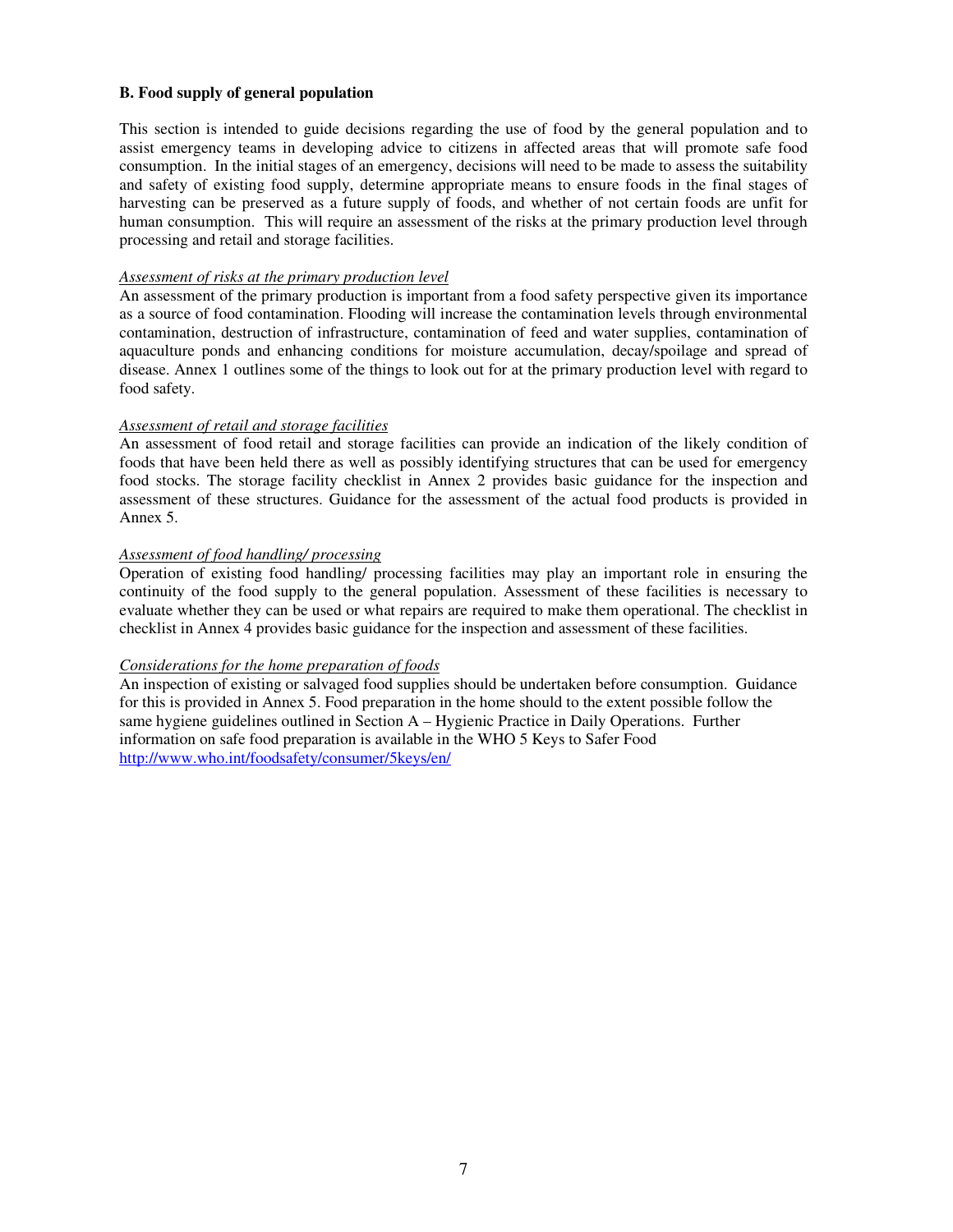# **Annex 1:**

# **Assessing risks at the primary production level and upstream handling activities**

*Fish and seafood*

- Damaged wastewater and sanitation systems might have leaked into fishing grounds or aquaculture ponds, with risks of viral, bacterial and parasitic intestinal infections. In such situations only healthy-looking, properly-cleaned, and fully-cooked fish should be consumed to minimise the risks. Fish with visible signs of spoilage (see visual assessment below) should not be consumed and ensure that fish is eviscerated and well-cooked. Though current environmental conditions in the tsunami affected region are not conducive to biotoxin upsurges, algal bloom, red tides or massive fish deaths must be notified and these fishing areas need to be closed.
- If possible the quality of water used for growing fish/aquaculture, for processing and ice supplies should be monitored so as to prevent contamination of the products
- As in normal situations bivalves will present a higher risk, especially raw, as compared to finfish or crustaceans. Therefore, consumption of bivalves, especially raw, should be avoided if suspicious conditions occur.

# *Fresh meat and poultry and dairy and egg producers*

- Disrupted infrastructure can lead to an increased risk of transmission of disease among animals and high levels of environmental contamination increase the risk of viral, bacterial and parasitic infections.
- Animal feed should be checked for contamination for examples by chemicals during flooding.
- Animals for slaughter should be checked for any signs of disease by an appropriately trained person, should be clean to minimise cross-contamination before and after slaughter of meat.
- Milk and egg producers should be carefully monitored for signs of disease and to the extent possible milk and egg products heated before use.
- Dead animals / animals killed by the disaster should not be used for human consumption.

Further guidance on primary production and ante mortem inspection can be found in

- Good practices for the meat industry. Animal Production and Health Manual 2. FAO 2004 <ftp://ftp.fao.org/docrep/fao/007/y5454e/y5454e00.pdf>
- Manual on meat inspection for developing countries. Animal Production and Health Paper, FAO 1994. <http://www.fao.org/docrep/003/t0756e/T0756E00.htm#TOC>

# *Fresh fruit and vegetables*

*Harvested:* Check for signs of fungal/bacterial growth / decay. Discard any crops with visible signs of decay / deterioration microbiological contamination (or at least the part of the fruit/vegetable with visible contamination). Cook before eating. For undamaged fruit / vegetables wash thoroughly with potable water (avoid submerging fruit and vegetables in a recipient of water which can become a source of contamination) and remove the skin before consumption.

*Unharvested:* Have crops been flooded? If so they may be contaminated with sewage which can contain pathogenic bacteria. Such products should be washed with running potable water, peeled and cooked thoroughly prior to consumption. Delayed harvesting might, in some cases, allow a reduction in contamination (drying/ rainwater). If crops are damaged, however, delay in harvest will probably result in decay.

# *Cereals*

The main problem associated with cereals will be mould growth and mycotoxin formation particularly when there is delayed drying in the field, difficult drying conditions post-harvest and unfavourable conditions of storage. High levels of mycotoxin contamination can lead to acute toxicity. . Avoid consumption of mouldy cereals or those products in which there are evident signals of filth.

See Annex 5 for inspection of specific foods.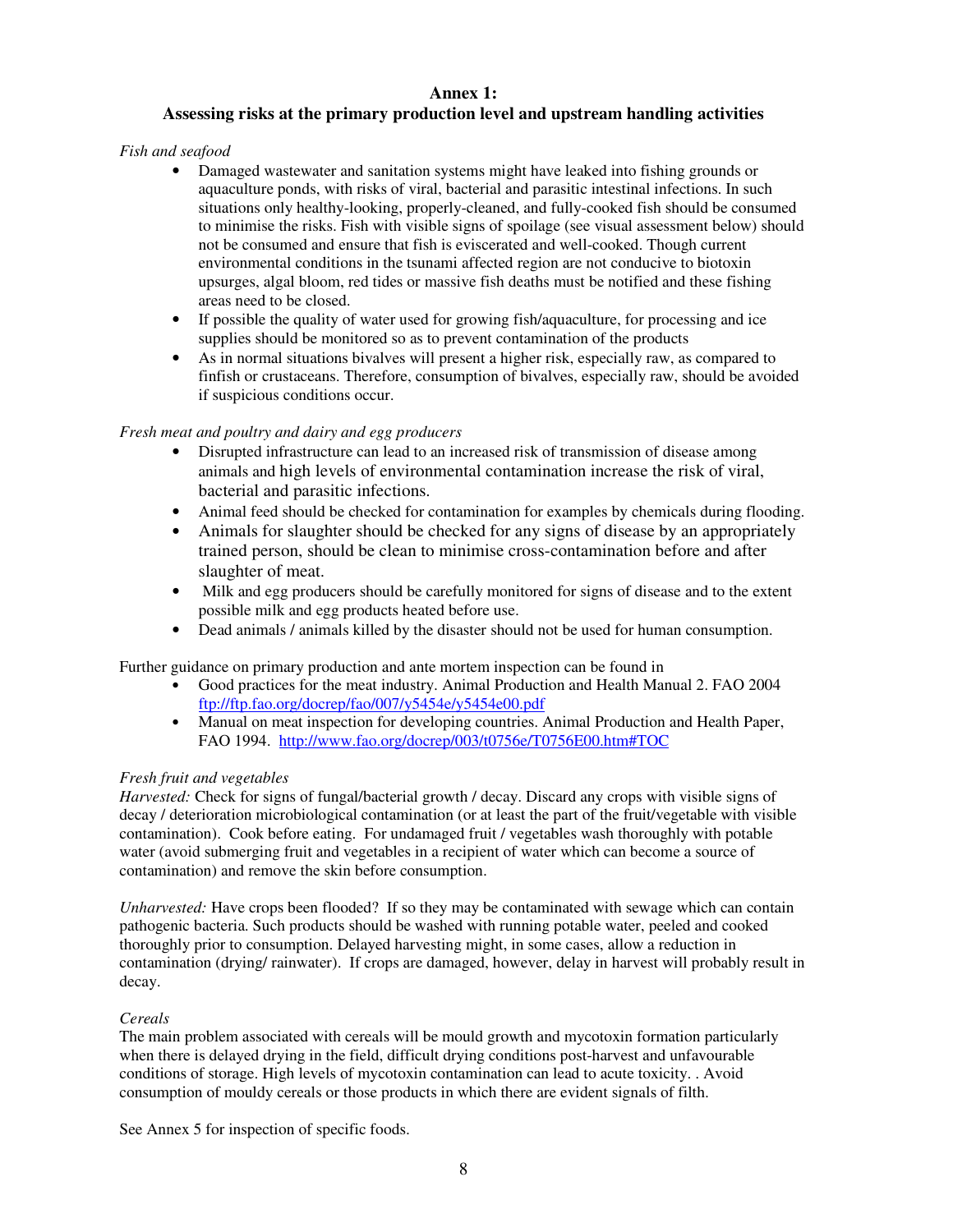# **Annex 2: Checklist for food storage areas**

In some cases, the points below may guide the evaluation of existing structures for use as food storage facilities. In other cases, they may provide guidance for the establishment of temporary facilities to be used for food storage.

### **Surroundings**

- Driest possible areas should be selected for designation of food storage area. Look for evidence of stagnant water; is there a good system of drainage?
- Are the immediate environs free from waste or brush that might harbour pests?
- Is the storage area located away from other potential sources of contamination?
- Is there convenient access to the storage area?
- Proximity to water supply and waste disposal areas?

### **Construction**

- Do external walls prevent access of pests (signs of cracks or openings around pipes or vents that might allow entry to insects and other pests)?
- Are there spaces around doors or windows that could allow entry of pests?
- Are there screens at windows and doors to minimise entry of pests?
- Is the roof in condition to prevent entry of rain and pests?
- Is the structure of adequate size to safely store the required food supplies?

*In cases where there are no suitable structures, the following precautions are advised*:

- Place food in containers that can be tightly sealed and are pest proof (large plastics bins; flexible, hermetic cocoons; drums, etc)
- Store containers off the ground
- Take care to clear brush and debris from immediate environs to minimise pest harbourage and restrict access to animals
- Cover with plastic sheets or tarpaulins in order to offer some protection from rain, dew, bird droppings and other contamination

### **Internal structures**

- Are internal walls free of cracks, are there signs of mould growth?
- Are floors cleanable?
- Are there signs of water, dampness on the ground?
- Is there good ventilation in the storage area?
- Are there signs of water or mould growth on the ceiling?
- Are there signs of water condensation on internal fittings?
- Is there adequate light to allow safe use of the storage area?

### **Storage management**

- There should be no chemicals, cleaners or any other potentially hazardous material stored in the area designated for food storage
- Food supplies should be stored on pallets (wooden planks or other raised surfaces can be used) or on plastic sheets and not in direct contact with the ground
- Pallets/ food stacks should be placed at least 40 cm away from the walls
- There should be sufficient space between stacks to allow safe operation of the stores and cleaning as required
- Measures should be in place to ensure effective stock rotation
- Special storage requirements of specific food items must be taken into consideration (protection from light, shelf-life)
- Raw foods should be stored separately from ready-to-eat foods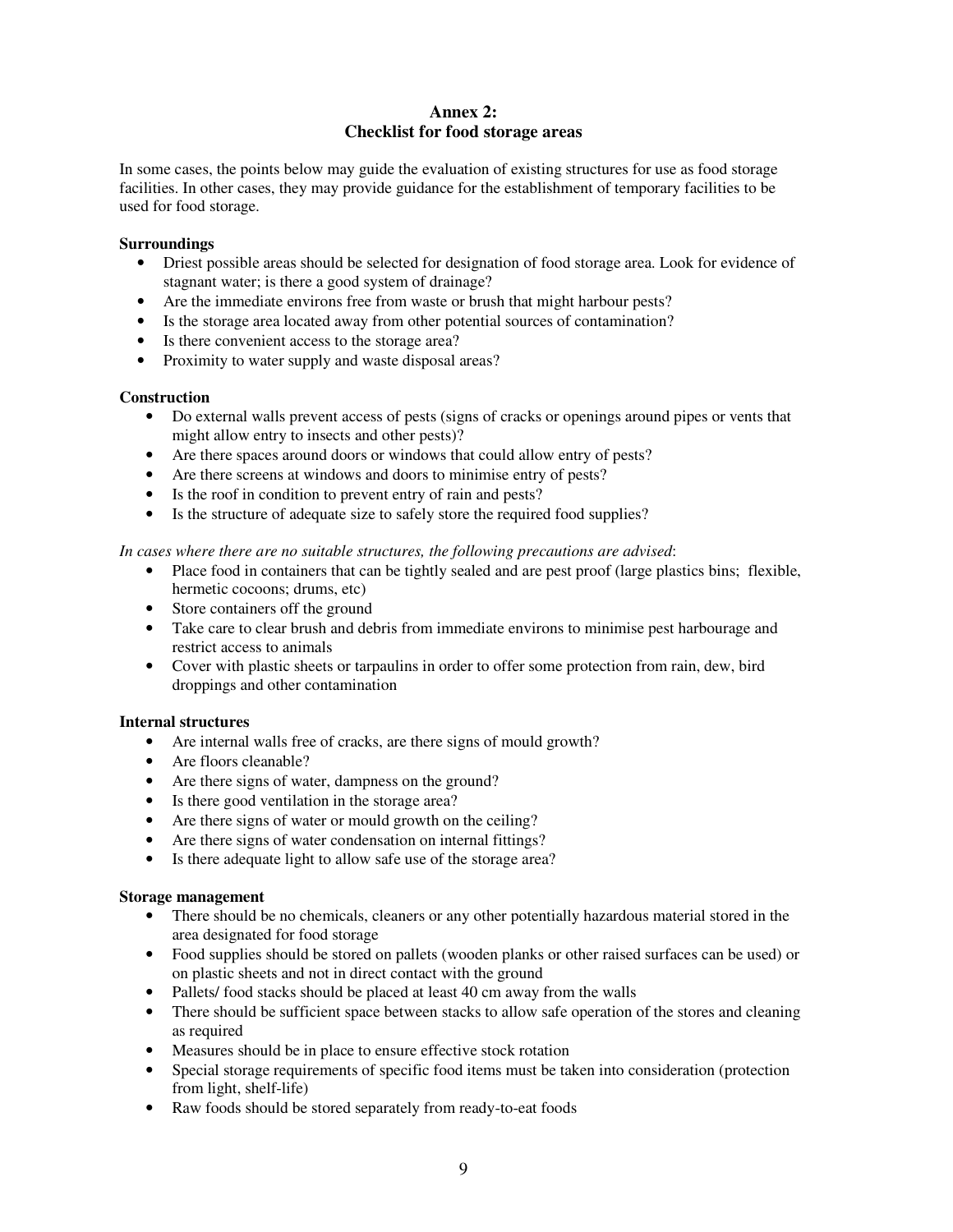• There should be regular cleaning of the storage area(s) and immediate clean-up in case of spills or breakage

### **Pest Control**

• Pest resistant containers should be used for food storage or some form of pest control/management implemented. Care must be taken to ensure that any chemicals used for pest control do not contaminate food supplies and exposure of operator should be minimized through the use of protective gear.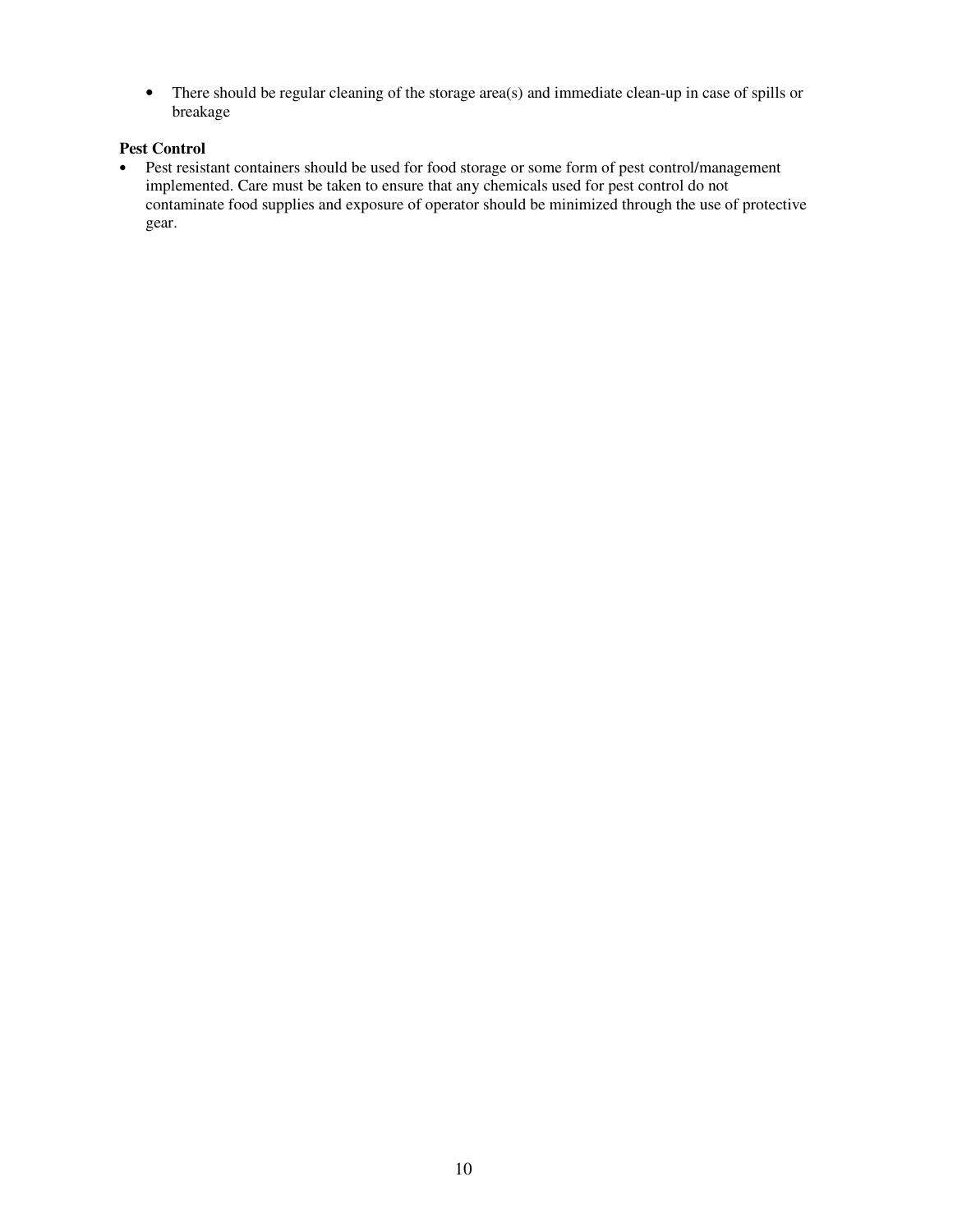# **Annex 3: Considerations for general food handling/processing operations**

*Access* Is the facility accessible to transport?

*Environmental risks* Is drainage around facility adequate? Can contamination of facility from waste be prevented? Is there a means of waste disposal? Have any other emergency activities been set up in the vicinity that might pose a contamination risk? Can the surrounding areas be cleared of bush and debris that might harbour pests?

*External Structures* Is the building still structurally sound and free of cracks and crevices that could be entry points for pests? Is the roof in good condition? Are windows and doors secure and well fitting?

#### *Internal structures*

Are food areas and food contact surfaces intact and amenable to cleaning? Are there signs or water drops on ceiling or on fittings?

#### *Supporting services*

Is there light to ensure adequate cleaning and operation? Is there an adequate supply of clean and potable water? Is a power supply assured to run the operations?

*Operational issues*

Are there trained personnel or someone to train operators? Equipment – functionality in terms of hygiene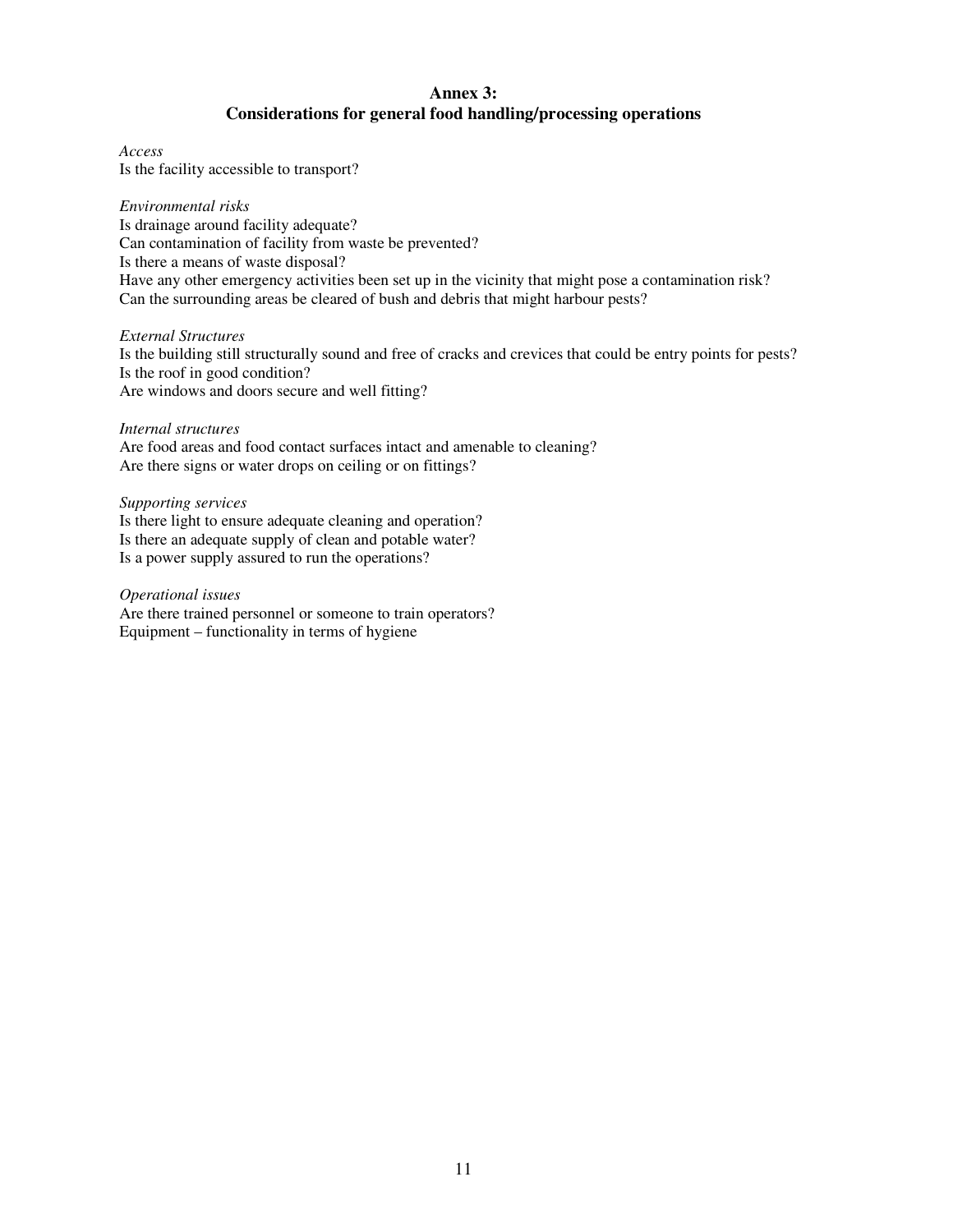# **Annex 4. Food Preparation Area**

# *Location*

The food preparation area should be located away from potential sources of contamination and main thoroughfares. It should be separate from but near to the food storage and food serving areas.

### *Floors and walls*

Ideally, the walls and floors should be smooth and constructed from materials that can be easily cleaned and sanitized.

In cases where there are no suitable structures:

- Special care must be taken to minimise pest harbourage in the vicinity
- Selection of location is critical to ensure that the food preparation takes place away from all possible sources of environmental contamination
- Some form of temporary roof covering should be erected to protect against bird dropping, other contaminants and extraneous matter falling into the food
- Efforts should be made to minimise the presence of loose dirt in the immediate surroundings

### *Food preparation furniture and equipment*

Food preparation surfaces (tables etc.) should be movable so as to facilitate cleaning. Stoves and other cooking equipment should be placed with enough space around them to allow cleaning. The furniture and equipment should be organized to enable a linear flow from raw food to cooked food to minimise cross contamination.

### *Food contact surfaces*

Food contact surfaces in food preparation commonly include; tables, cutting boards, knives and other utensils, bowls and other food containers, pots, etc

Food contact surfaces:

- should not be made of materials that could contain harmful substances that could be leached into the foods
- should be impervious and non-absorbent so that they can be easily drained and dried
- should be resistant to corrosion
- should be inert to chemicals used for cleaning and sanitizing
- should be smooth so as to allow easy and thorough cleaning
- should not have seams, sharp corners or edges that could harbour debris and impede cleaning

# *Washing of utensils and dishes*

A separate area should be assigned for washing of cooking utensils, dishes, cutlery etc..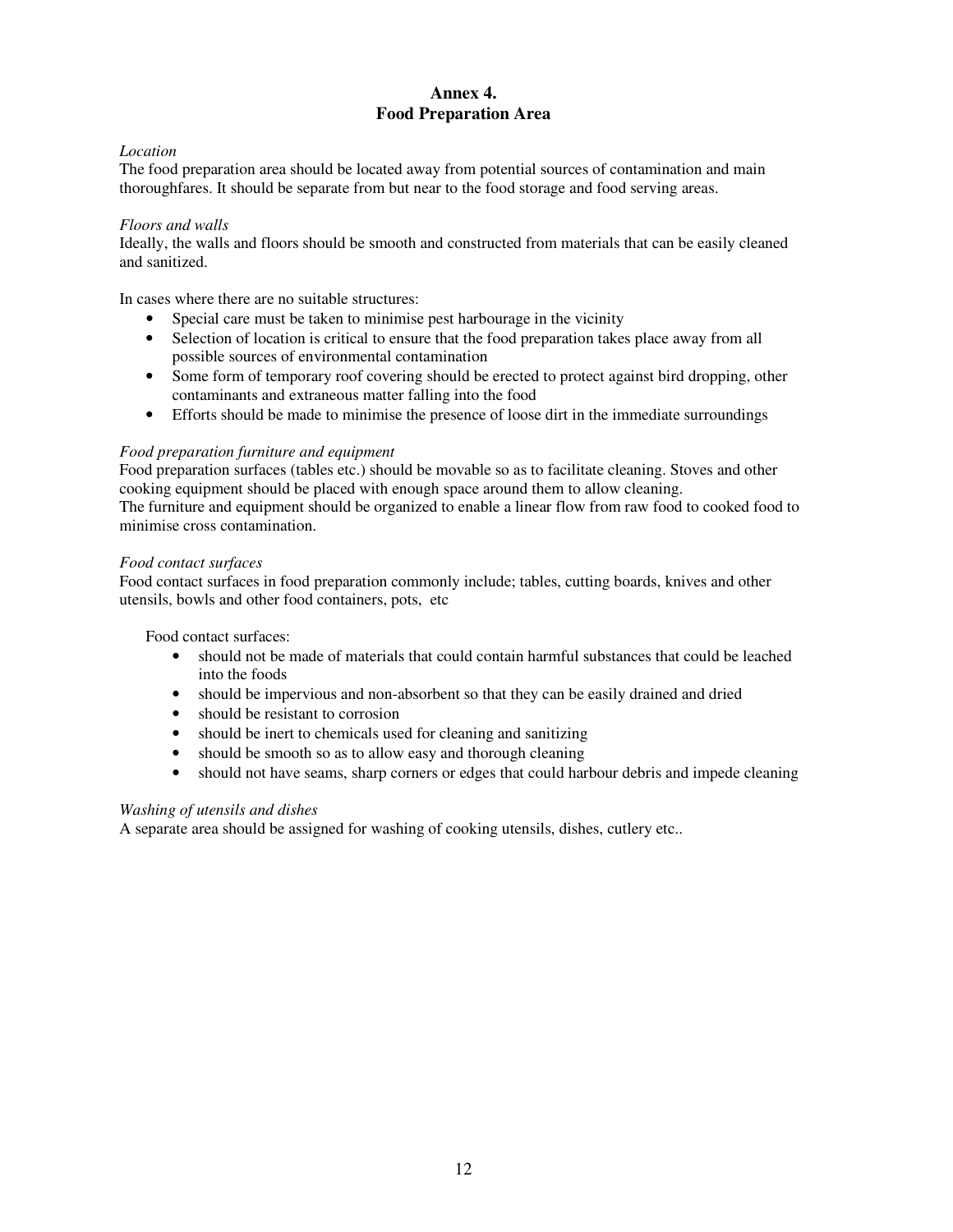# **Annex 5:**

# **Specific considerations for assessing (and salvaging) selected categories of foods {physical, chemical and microbiological issues}**

Existing food stores may become damaged in disaster situations. It is important to inspect food stocks and make sound judgements regarding their use or their exclusion from the food supply. This might be done by an emergency team in the case of large food stores, or by households in relation to their own food supply. This guidance for inspection also applies to food used in mass distribution / mass feeding activities. Sensory evaluation (using sight, smell and touch) is an important means of food assessment.

## *Inspection of perishable foods*

| Fresh<br>meat<br>and<br>poultry                   | Check for discolouration. Beef should be a bright red colour, lamb light red and pork light<br>pink, poultry. Green, brown, or purple patches are signs of spoilage and microbial<br>contamination and such meat should not be used Black, white and green may indicate<br>moulds or freezer burn.<br>Meat should be firm but elastic to the touch. Poultry should not have soft or flabby skin.<br>Meat should not be dry, slimy or sticky to the touch. For poultry check for stickiness<br>under the wings and darkened wing tips.<br>Check for abnormal odours. Reject meat if it has a sour smell.                                                                                                                                                                                                                                                                       |                                                                                             |
|---------------------------------------------------|-------------------------------------------------------------------------------------------------------------------------------------------------------------------------------------------------------------------------------------------------------------------------------------------------------------------------------------------------------------------------------------------------------------------------------------------------------------------------------------------------------------------------------------------------------------------------------------------------------------------------------------------------------------------------------------------------------------------------------------------------------------------------------------------------------------------------------------------------------------------------------|---------------------------------------------------------------------------------------------|
| <b>Fish and</b><br>seafood                        | Check any sign of deterioration / spoilage, taints (foreign odour or taste in case of<br>contamination by grease, fuel oil, drainage and other physical and liquid wastes that<br>might have occurred during breakdown in wastewater and sanitation systems) in fresh<br>fish and fishery products. It is recommended that appropriate sensory evaluation criteria<br>be used to evaluate the acceptability of fish and to eliminate fish showing loss of<br>essential quality characteristics.<br>Check in particular the change in appearance, texture and odour of the outer<br>$\bullet$<br>surface (skin/slime), the gills, and the eyes.<br>Look for signs of rupture of physical integrity of fish which might be an adequate<br>$\bullet$<br>entry point for micro-organisms.<br>As an example, fresh white fish species are considered unacceptable when showing the |                                                                                             |
|                                                   | following characteristics:<br>Skin / Slime                                                                                                                                                                                                                                                                                                                                                                                                                                                                                                                                                                                                                                                                                                                                                                                                                                    |                                                                                             |
|                                                   | Eyes                                                                                                                                                                                                                                                                                                                                                                                                                                                                                                                                                                                                                                                                                                                                                                                                                                                                          | dull, gritty colours with yellow brown dotting slime<br>concave, opaque, sunken discoloured |
|                                                   | Gills                                                                                                                                                                                                                                                                                                                                                                                                                                                                                                                                                                                                                                                                                                                                                                                                                                                                         | grey - brown or bleached, slime opaque yellow, thick or                                     |
|                                                   | (Flesh,<br>Odour                                                                                                                                                                                                                                                                                                                                                                                                                                                                                                                                                                                                                                                                                                                                                                                                                                                              | ammonia, milky lactic, faecal, putrid, rancid                                               |
|                                                   | $n$ ille)<br>Of special consideration are the reception and sorting of fish species that pose a risk of<br>biotoxins such as ciguatoxin in large carnivorous tropical and sub-tropical reef fish or<br>scombrotoxin in scombroid species or parasites.                                                                                                                                                                                                                                                                                                                                                                                                                                                                                                                                                                                                                        |                                                                                             |
|                                                   | Fish should be rejected if it is known that it comes from a suspected area and to contain<br>such harmful substances or organisms which cannot be reduced or eliminated to an<br>acceptable level by further processing.                                                                                                                                                                                                                                                                                                                                                                                                                                                                                                                                                                                                                                                      |                                                                                             |
| <b>Dairy</b><br>and<br>dairy<br>based<br>products | Fresh milk should be smooth and fluid. Check the odour for souring and for signs of<br>curdling. Milk having an "off" smell or flavour should not be used.<br>Check yogurt and fermented products for mould. Products with a sour mouldy odour<br>should not be used.<br>Other dairy products such as butter should smell sweet. Reject if there is a rancid odour.<br>Check also for chemical odours and foreign objects.                                                                                                                                                                                                                                                                                                                                                                                                                                                    |                                                                                             |
| Egg and<br>egg<br>based<br>products               | Check eggs for cracks and dirt. Fresh eggs should not have an odour. Dirty eggs should<br>be cleaned before cracking open. If the egg is fresh the white clings to the yolk, and the<br>yolk is firm. If the white is separated from the yolk, it should not be used.                                                                                                                                                                                                                                                                                                                                                                                                                                                                                                                                                                                                         |                                                                                             |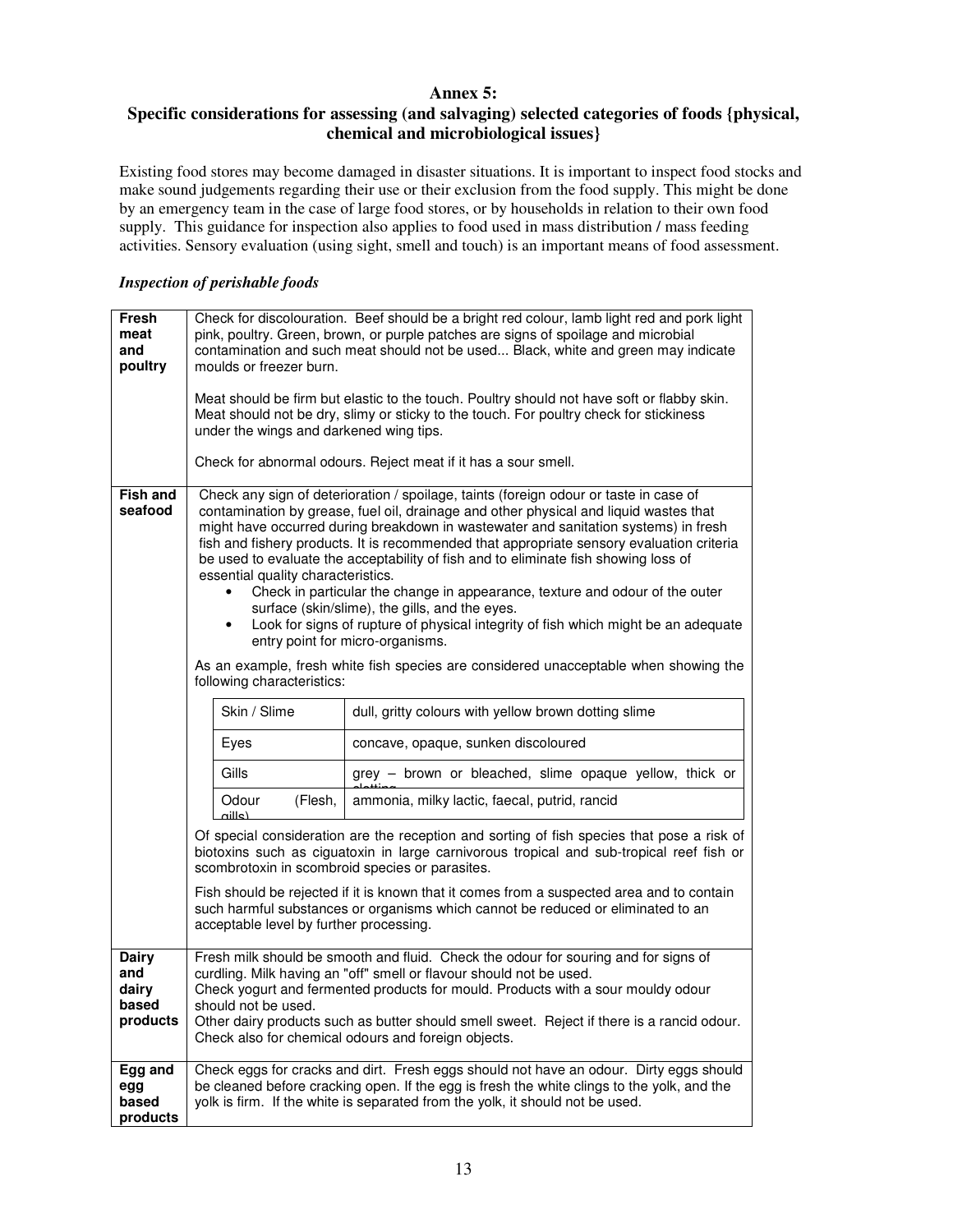- Integrity of package:
	- o Canned foods: Check for signs of physical damage such as dents, rusting, seam integrity. Reject cans that are bloated, have bulges, are leaking, dented or rusty.
	- Glass jars and containers: Reject any broken, cracked or chipped glass containers. This is not just a question of loss of package integrity but the actual presence of glass slivers/splinters in the food. Check the integrity of the seals and reject any containers with broken or damaged seals.
	- o Plastic containers: Check for tears and punctures in the containers and the integrity of the seals and reject any damaged packages.
- Signs of water damage:
	- o Looks for signs of watermarks. Foods in water permeable packages such as jute or paper that have been submerged in flood water should be rejected. Water tight packages should be dried and then checked for package integrity (see above).
- Signs of mould growth
	- o Particularly in the case of cereals and cereal products and other dried products such as nuts there should be a thorough examination for signs of mould growth especially in situations where wetting of the packages is likely to have occurred. Products showing mould growth should be rejected.
- Signs of insect/pest infestation
	- o Dried products in particular should be checked for signs of infestation (insects, webbing, insect eggs, droppings etc.). Pests can create microenvironments that allow bacterial growth and they themselves can be a vector for contaminants and disease.
- Signs of improper handling
	- o Packaged foods and dry foods should be checked for physical contaminants such as filth and foreign bodies as well as chemical contaminants such as oil, grease, fuel etc which may indicate previous improper handling/storage/transport.
- **Expiry dates** 
	- o Expiry dates and other food safety information on the label should be checked. This should only be considered when all of the other inspection criteria have been met. Products whose expiry dates have passed may present quality problems without any food safety implications. Decision on the acceptability of expired products should be taken on a case by case basis according to the nature of the product and if possible in consultation with a food safety expert. Some examples of foods that are likely to be safe beyond the expiry date include most canned foods if the can remains undamaged and the seal intact, dried cereal products that have been kept dry and well packaged, many high acid products such as pickles, fruit juices.